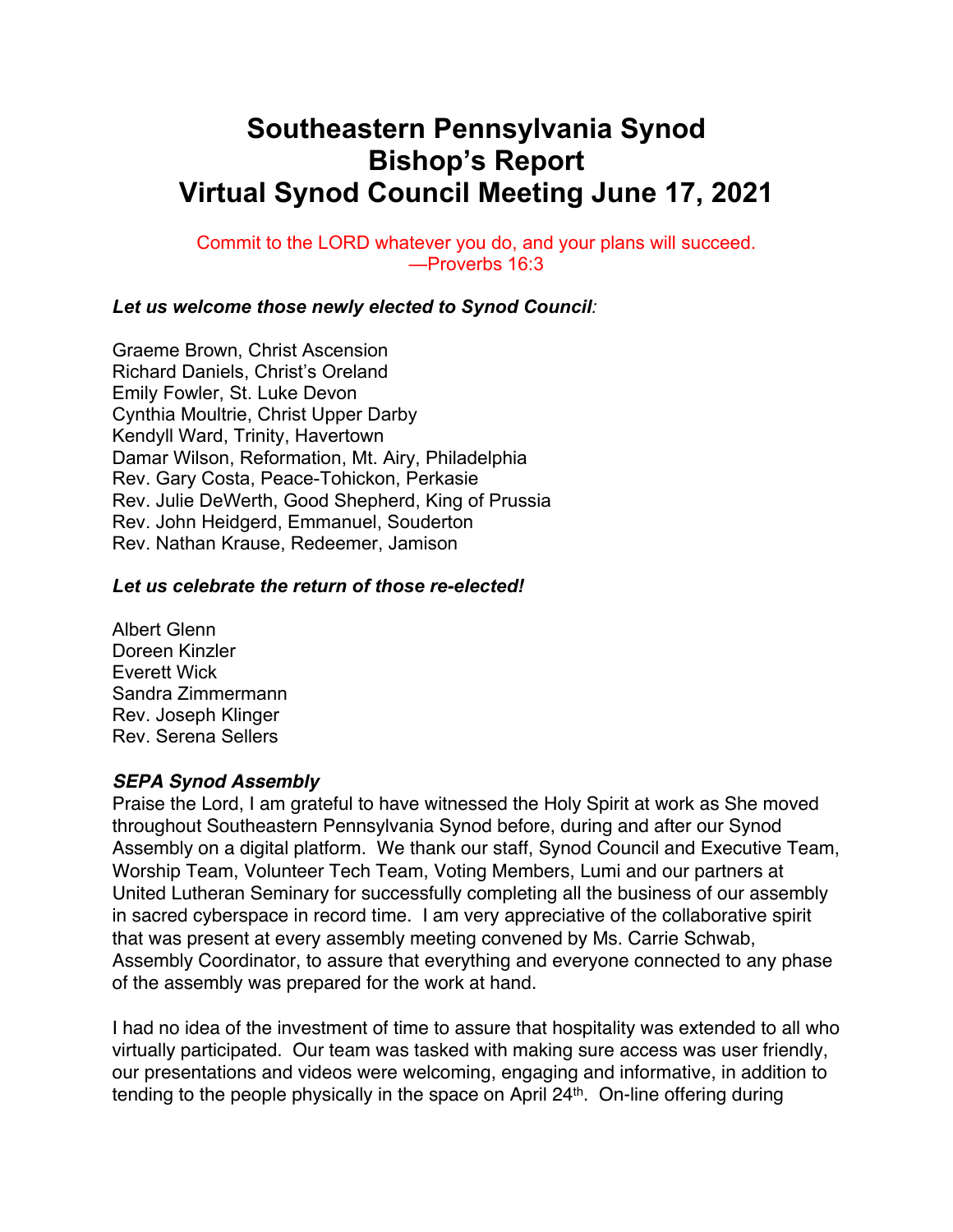worship was such a blessing, your generosity to the Sanctuary Village Tiny House Project to provide community for those of our siblings experiencing homeless was amazing. Again, to all of SEPA Synod, job well done!

These have been very stressful times for *our Rostered Ministers and laity*, we pray and act collectively in ways to accompany all our leaders on this journey to renewed strength as people who have endured the pandemic through faith and acts of service. We have offered and our staff has hosted:

- a conversation with Dr. Tim Babinchak, an epidemiologist with 40 years' experience and now retired chief of infectious diseases at Thomas Jefferson University. Dr. Babinchak, a member of St. John's in Phoenixville. Dr. Babinchak did a wonderful job of sharing pertinent information in laypeople terms on the vaccine and some protocols returning to in person worship.
- A 3-part workshop series for Rostered Ministers on leading through trauma, with the LeaderWise organization.
- A Journey through Grief with Ms. Sylvia Havlish, MED, Coordinator for Bereavement Ministries, Lutheran Congregational Services. (Three-sessions)

# *Committee of Deans*

Our Committee of Deans have worked tirelessly to journey with congregations in transitions. Our Deans/Interims/Stated Supply Pastors have been attentive to the needs of these communities in this ongoing pandemic. I can only attribute the number of candidates and Call votes to the teamwork that occurs with Ms. Curtis and our Deans. We had a Dean's Retreat with Dr. Dolores Littleton guiding us through thinking systematically and unpacking different case scenarios which were very helpful.

# *African Decent Lutheran Association (ADLA)*

Attending The Philadelphia Chapter meeting is always a joy to see them at work on issues that are important to the Body of Christ, especially the Lutheran tribe as she works toward being younger, and more diverse. ADLA is currently reviewing the Churchwide Assembly's Authentic Diversity Strategy that we are asked to live into now, moving us forward in the Future Church Design more importantly the body of Christ.

## For your information:

https://download.elca.org/ELCA%20Resource%20Repository/Strategic\_Authentic\_Diver sity.pdf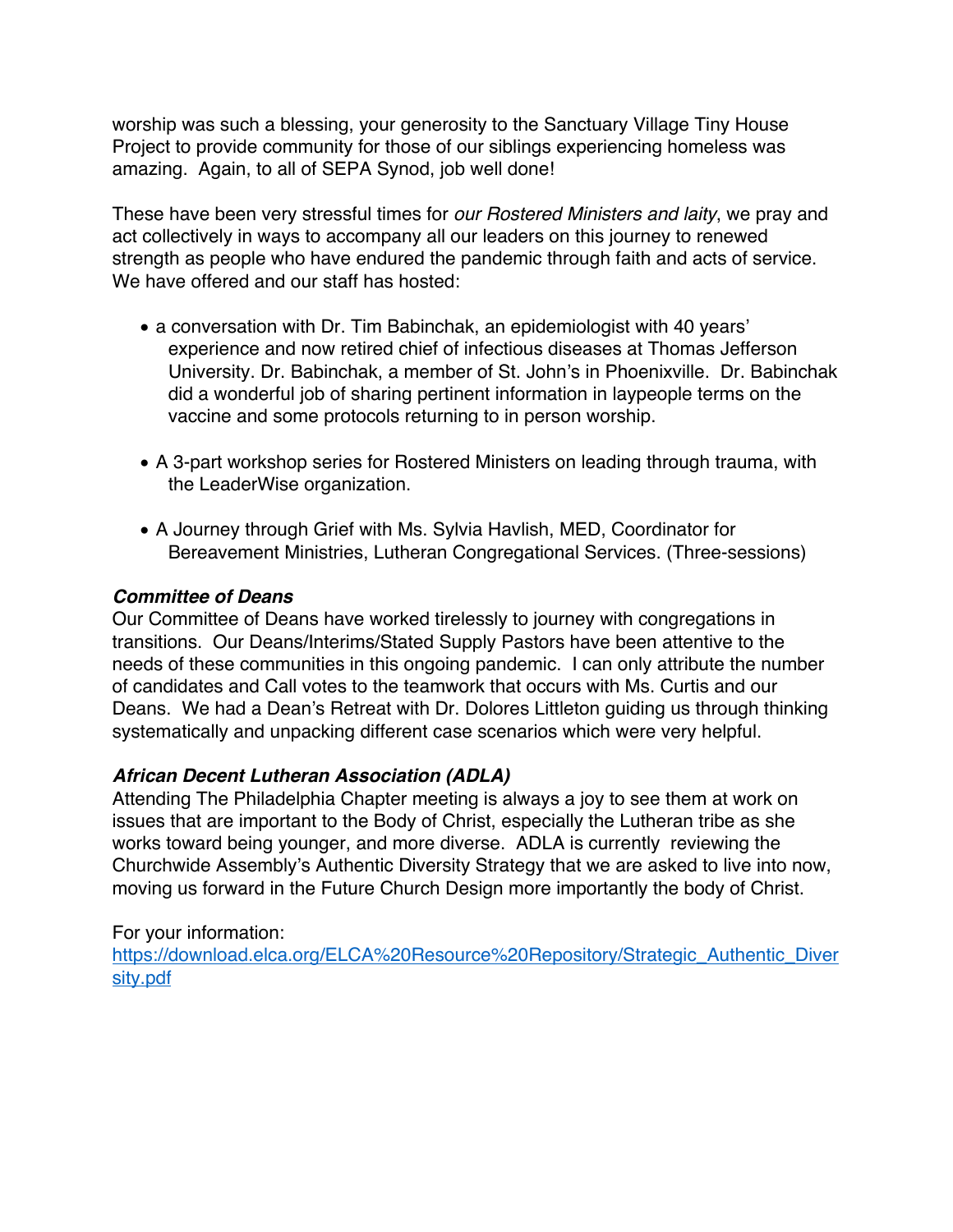## **ELCA**

# *"The spirit of the Lord shall rest on him, the spirit of wisdom and understanding, the spirit of counsel and might, the spirit of knowledge and the fear of the Lord. Isaiah 11:2*

## *Conference of Bishops (COB)*

Our work in the COB continues at a steady pace, the pandemic has not slowed the demands in the Office of Bishop. We continue to meet every Thursday to deal with concerns, topics or issues pertinent to our work together as church. Our topics have included: Theology of Ministry - Synodically Authorized Ministers (SAMs); President Biden's actions on climate/environment; Immigration challenges; Anxiety of pandemic, racism, economic impact on congregations/synods. Recently we zoomed with Bishop Azzar to get an update from the Holy Land and lend prayer support during the ongoing upheaval between Israel and Palestine. Our COB dedicates time for affirmations and at times we simply check-in and "Dwell in the Word."

The *Region 7 Bishops* continue weekly meeting to discuss ongoing regional happening, i.e., First Call Candidates, in person worship, synodical challenges and joys but mostly for weekly support. I attended the installation of Bishop Chris deForest in Northeastern PA Synod with my colleagues as a sign of support. I also was a speaker/preacher via video at both New England and Upstate New York Synod Assemblies.

#### *Strategy Towards Authentic Diversity Advisory Team*

As a part of our ongoing work we entered dialogue with leaders across the ELCA for an overview, update on how we expand the Educational Grant Program to draw leaders into mission and ministry in the ELCA. Under the umbrella of Christian Community & Leadership Home Area, we looked at TEEM history and current enrollment numbers, we posed the question, will this program assist in our goals of younger, more diverse and inclusive. We are evaluating the Fund For Leaders history, current funding data and the future FFL strategy to financially resource TEEM candidates. TEEM applications are available May to February, anyone interested this is your time. I found this breakdown of students in all our Lutheran Seminaries listed below very enlightening:

African America/Black 72 African Caribbean 2 African National 3 American Indian/Alaska Native 6 Arab/Middle Eastern 2 Asian/Pacific Islander 40 Latino/Hispanic 75 Multi-racial 12 Other 35

Total 247 (31 are TEEM Candidates)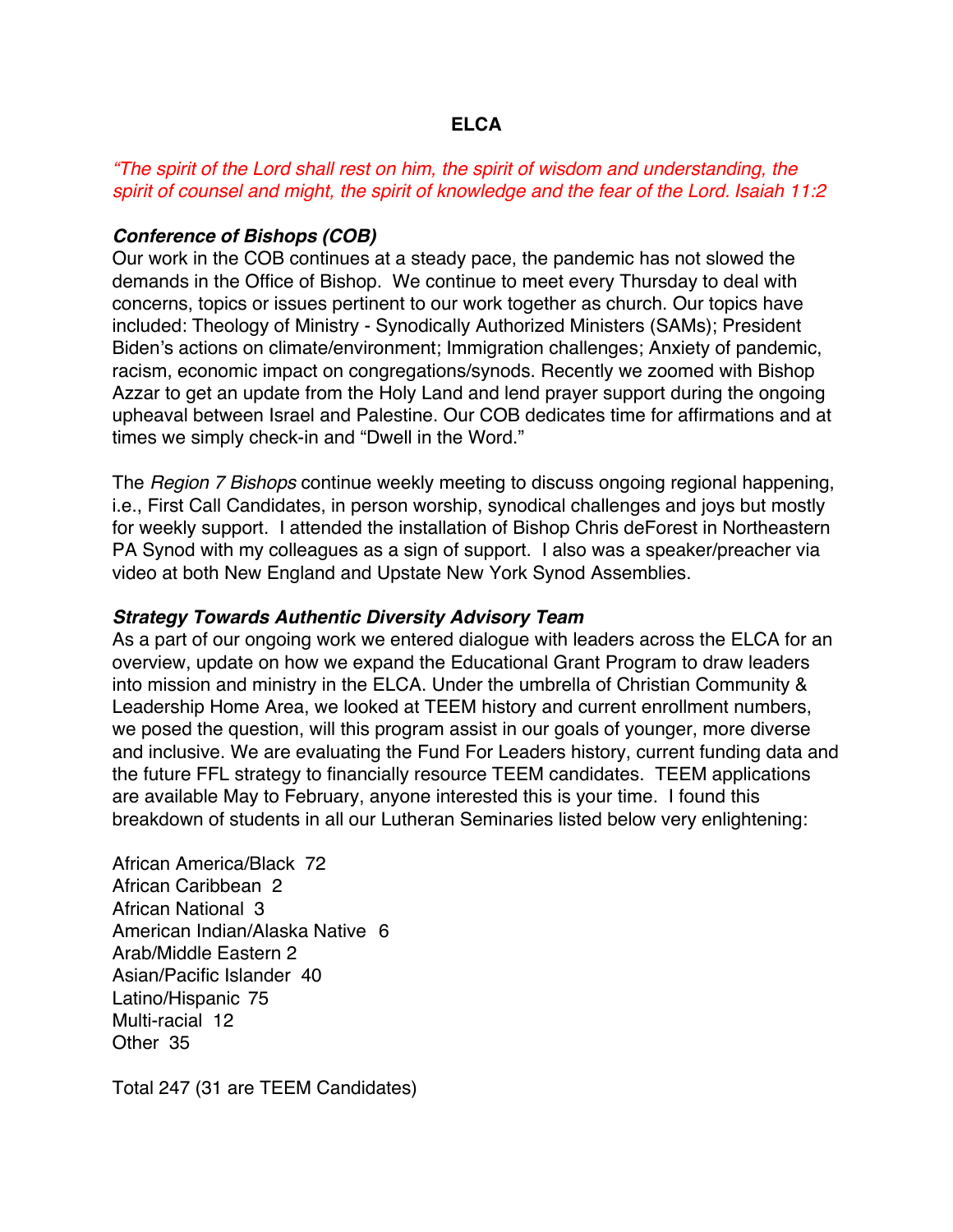## *Boards of Directors*

I have the privilege of serving on the Stewardship of Life Institute (SOLI), Deaconess Community and the Muhlenberg College Boards, which all have met since our last Synod Council meeting. I have observed one thing consistently, "We have never done this before." All board leadership is having deep conversations on how they have functioned over the past year and now with this new pandemic learning, how can the institutions and organizations move forward with this understanding of not returning to "We have always done it this way." There is a new appreciation for doing missional ministry differently.

### **Ecumenism**

*Bless the Lord, O my soul, and all that is within me, bless his holy name. Bless the Lord, O my soul, and do not forget all his benefits. Psalm 103:1-2*

# *Religious Leaders Council*

The religious leaders gathering on a digital platform has become our new abnormal, I believe we have been more present to support and encourage one another in these challenging times that are impacting our communities of faith across the five-county area. I have had more "off-line" conversations with our Full Communion Partners, two leading to vaccinations for our Rostered Ministers with there numbers.

I was pleased to participate in the Philadelphia Faith Leaders Election Round Table with Philadelphia City Commissioners, Forum Philly livestreamed it on Facebook. We wanted to promote this collaboration on voting to the benefit civic engagement and democracy, especially given the rise in conversation around voter suppression. We want our members to be informed as they fulfill their civic duty.

## *Black Clergy of Philadelphia*

On April 23rd, some of our Rostered Ministered participated in the first City-wide Prayer Vigil to end gun violence, joining with faith communities from across the city for a noteworthy and meaningful event! This is not a one and done, it is a monthly initiative which is tentatively called *First Friday City-wide Prayer Vigil* as it occurs on the First Friday of each month at 1:00 PM in front of or near our various houses of worship. The prayer dates for First Friday City-wide Prayer Vigils are: June 4, July 2, August 6, September 3, and October 1. For November 5, and December 3, (exercise the option of being outside or inside).

I had the privilege to represent our Lutheran tribe at my first in person ecumenical event the launch of the *All Faiths Vaccination Campaign* (AFVC). It was good to see so many faith leaders vaccinated and present to encourage people to participate for the sake of the other. https://phillychitchat.com/2021/05/26/all-faith-vaccination-campaign-inphiladelphia-announced/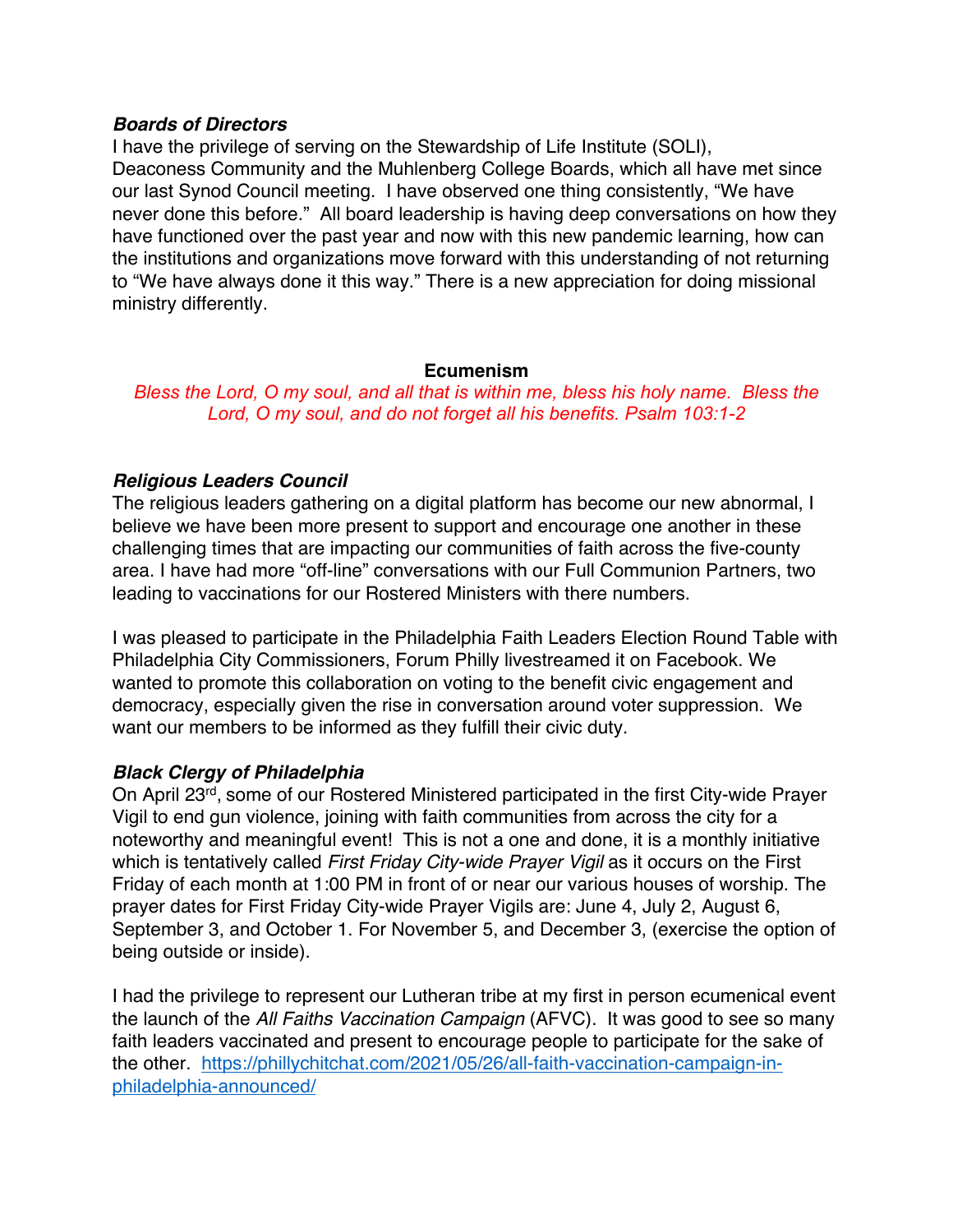## *Leadership Interview for Seminary Class*

The Rev. Dr. Andrea Walker interviewed me as part of a course on leadership at the United Theological School of the West Indies, it was the school's first attempt at teaching gender justice and leadership. It was interesting to participate as witness to how room was made for my leadership, how did I find my leadership voice and what is my leadership style. I came to find my answers evolved as we conversed, I understand why God laughs when I ask, really do I need to do this.

# **ACTIONS ON THE ROSTER**

# **Request to move from Active Roster to On Leave Roster**

Rev. Janet Peterman effective June 19, 2021

## **Death**

The Rev. Luther M. Johnson June 7, 2021

# Bishop's Activities

*"My soul is weary with sorrow; strengthen me according to your word." Psalm 119:28*

Ordination: 1

Consecration: 0

Installation: 1 (Bishop deforest)

Worship Services: (too many to number)

Celebrations (video or zoom): 2

Video Messages: 7

Synod Meetings: 7

Individual Meetings with Staff: 11

Rostered Leaders: 14 (telephone) 8 (Zoom) Lay Leaders: 3 Full Staff Meetings: 4 Deans Meetings: 3 **ELCA**